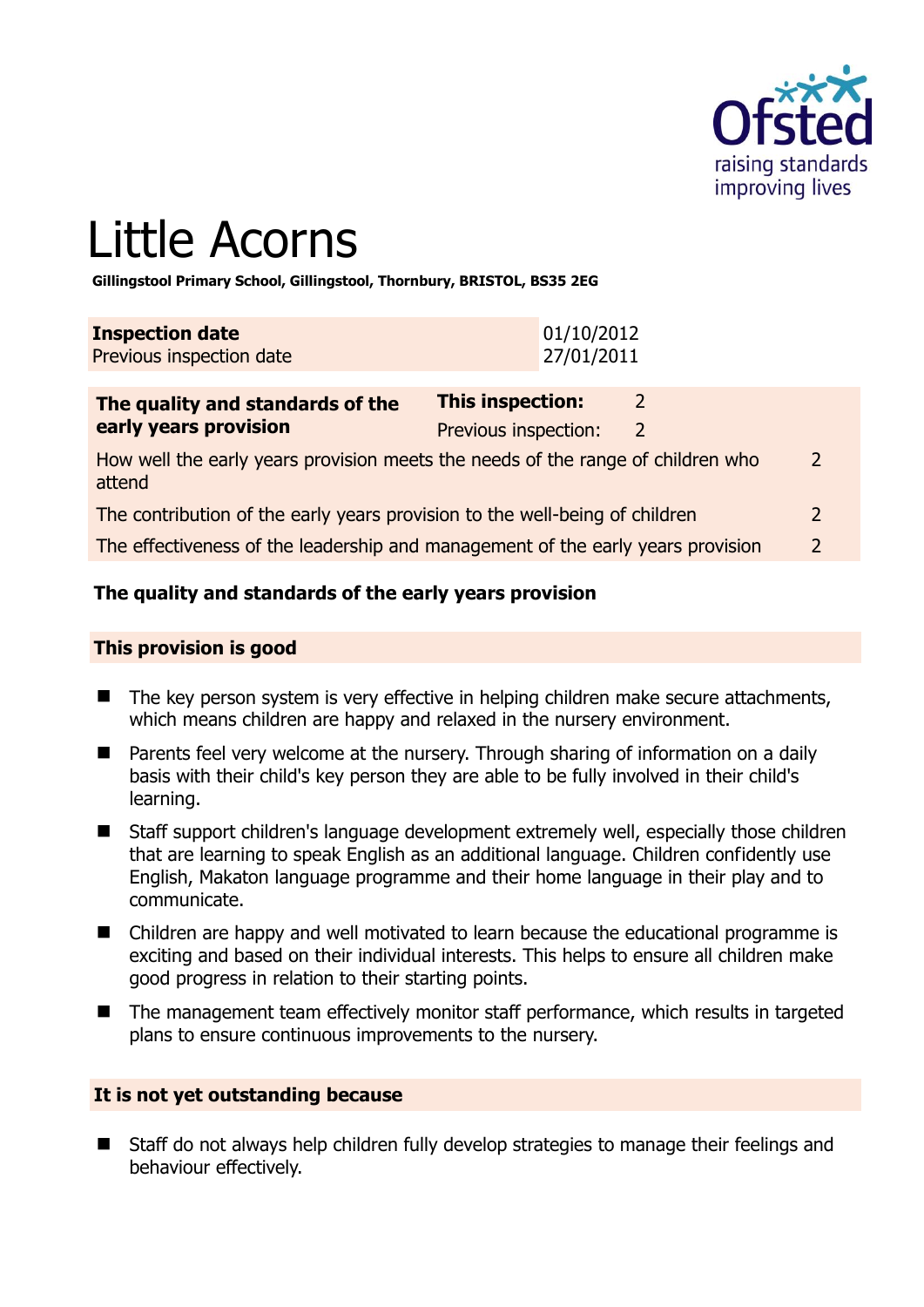# **Information about this inspection**

Inspections of registered early years provision are scheduled:

- at least once in every inspection cycle. The current cycle ends on 31 July 2016
- **n** more frequently where Ofsted identifies a need to do so, for example where provision was previously judged as inadequate
- **•** brought forward in the inspection cycle where Ofsted has received information that suggests the provision may not be meeting the legal requirements of the Early Years Foundation Stage; or where assessment of the provision identifies a need for early inspection
- **P** prioritised for inspection where we have received information that the provision is not meeting the requirements of the Early Years Foundation Stage and which suggests children may not be safe
- at the completion of an investigation into failure to comply with the requirements of the Early Years Foundation Stage.

The provision is also registered on the voluntary and compulsory parts of the Childcare Register. This report includes a judgment about compliance with the requirements of that register.

# **Inspection activities**

- The inspector observed activities within the setting and outdoors.
- $\blacksquare$ The inspector talked to a number of staff, including staff from each room and held discussions with the manager and teacher.
- The inspector took account of the views of parents spoken to on the day.
- The inspector looked at documentation, which included staff qualifications, staff suitability checks and children's assessment records and planning documentation.

# **Inspector**

Michelle Tuck

# **Full Report**

# **Information about the setting**

Little Acorns Nursery registered in 2010 and is one of five nurseries in Bristol and South Gloucestershire owned by a group of private individuals. It operates from a self-contained nursery school building. Three rooms are available for the children on two floors. Access to the upper floor is by stairs only. Children have access to an enclosed outside play area.

The nursery is open from 7.30am to 6pm, Monday to Friday, for 51 weeks of the year. The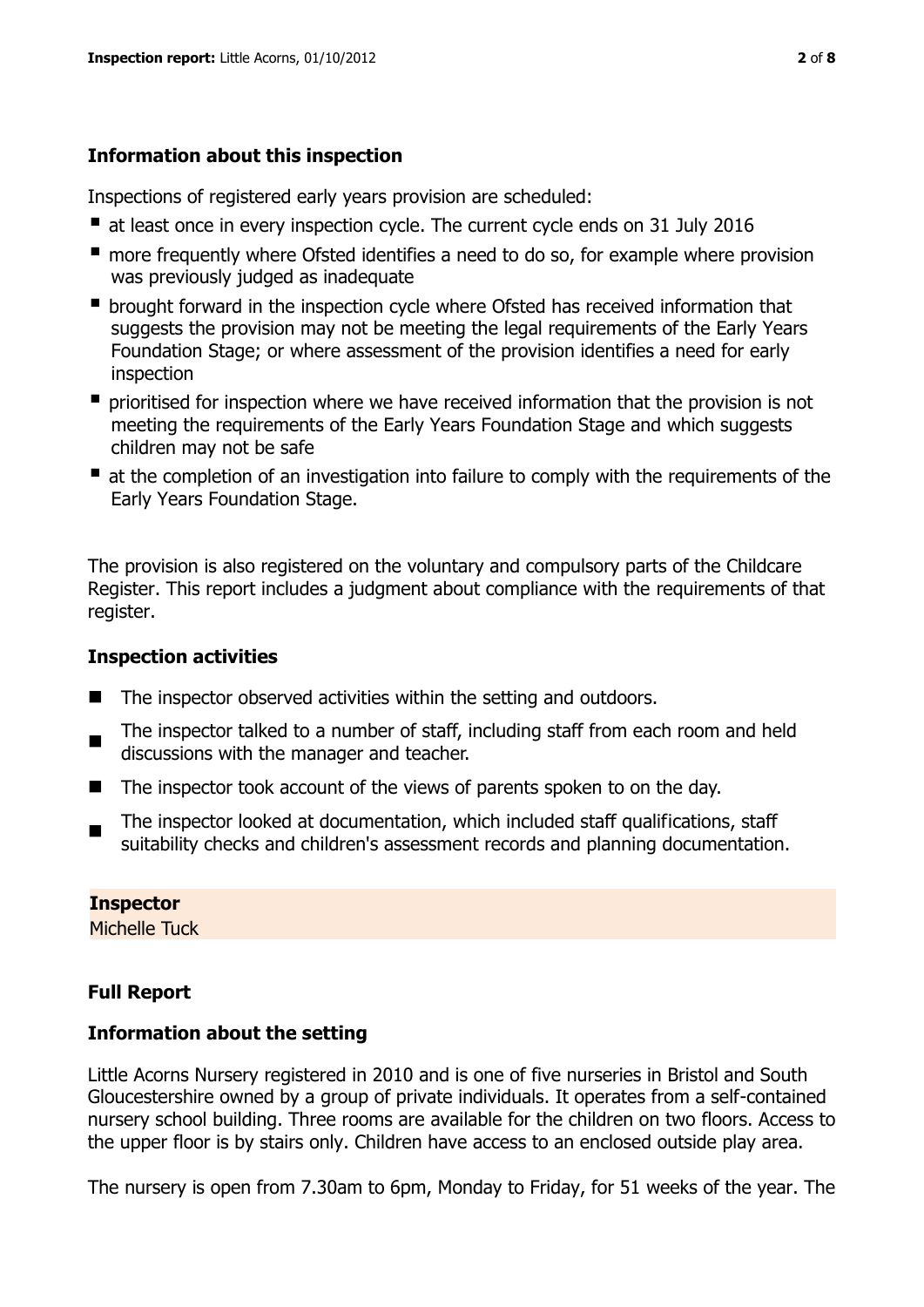nursery is registered on the Early Years Register and the compulsory and voluntary parts of the Childcare register. There are currently 115 children aged from birth to under five years on roll. The nursery is in receipt of funding to provide free early education for children aged two, three and four years old. The nursery supports children who speak English as an additional language and children with learning difficulties and /or disabilities.

There are 15 members of staff, including the manager. Of these, 10 are qualified to the equivalent of an National Vocational Qualification level 3 or above and one holds Early Years Professional Status.

## **What the setting needs to do to improve further**

## **To further improve the quality of the early years provision the provider should:**

■ teach children to be aware that some actions and words can hurt others' feelings by consistently implementing effective behaviour management strategies.

#### **Inspection judgements**

#### **How well the early years provision meets the needs of the range of children who attend**

Staff carefully plan and provide children with a very good range of stimulating and interesting activities around their individual interests. Staff talk to parents about their child's development when they first start at the nursery to find out about their starting points. Using this information and ongoing observation and assessment, staff effectively plan for children's next steps in learning. Parents are encouraged in various ways to be involved in their children's learning. For example, through sharing their child's achievements at home by completing 'wow' sheets. By using these sheets and discussion with parents, staff successfully incorporate and extend any activities or achievement children make at home. Staff have a good understanding of the reformed Early Years Foundation Stage and focus well on the three prime areas, which results in children making good progress in their learning and development.

Children are activity encouraged to be independent and given lots of choice in their play. For example, children in the pre-school room are able to choose whether to play inside or outside. They decide when to have their snack and what theme they would like in the role-play area, whether it be a jungle, veterinary surgery or doctors. Babies show delight as they develop the confidence to move away from their key person and play peek-a-boo through a tunnel. Toddlers enjoy building a space rocket, tidy away afterwards and help one another to carry to box of bricks. Staff use a tracking system that helps them to establish children's progress from their starting points and to identify any areas of learning or development where they may have concerns. They base planning on the individual child's interests and this is very flexible to ensure that planned activities meet their needs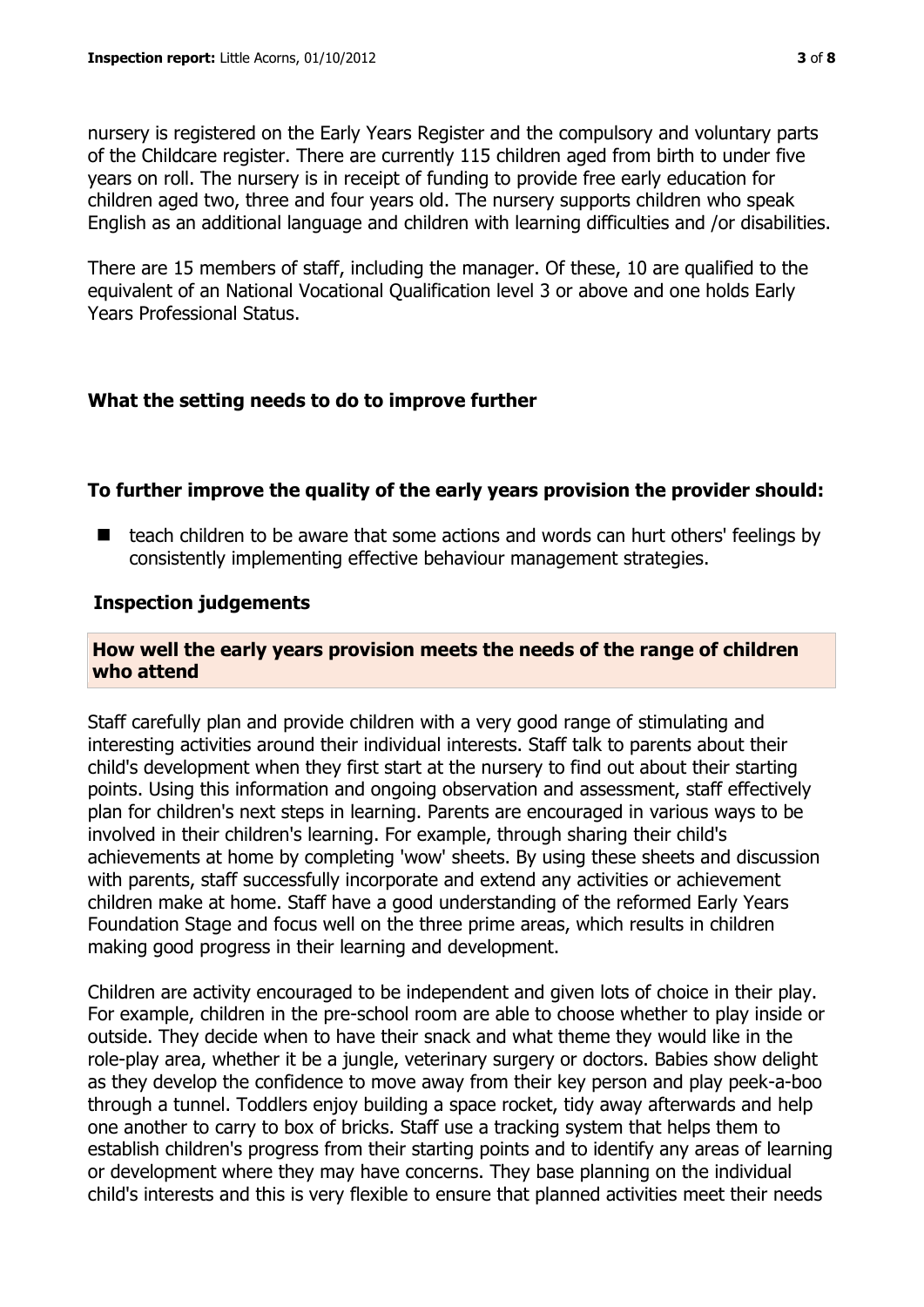very well. For example, children had a fantastic time with water play outside. They use a wide range of different size containers in water play, staff talk to them about which one is the bigger or biggest and they thoroughly enjoy pouring, comparing and measuring. They use their imagination they made it into a role play of fire fighters putting out a fire. Staff made it possible for children to develop this further through the provision of hose pipes to put out the pretend fires that were made by spreading pink powder paint on the floor. Children thoroughly enjoyed the learning experience and getting wet.

Staff promote children's speech and language extremely well through extending conversations with open ended questions and offering support and encouragement. Staff who work with younger children are quick to recognise children's early attempts at communicating, repeating sounds and words back to them to extend their vocabulary. Children that are learning to speak English as an additional language are very well supported. Through the use of visual time tables, the Makaton language programme and knowledge of the child's home language, all children are fully included in all aspects of the nursery. This helps them to settle well.

Staff emphasise encouraging children's personal, social and emotional development. In the pre-school room children are given the opportunity to talk about feelings and discuss what makes them happy or sad. They are taught effective strategies to help them begin to manage their own conflicts; however, some learning opportunities are missed because not all staff consistently apply the effective behaviour management strategies.

#### **The contribution of the early years provision to the well-being of children**

Children are well settled and confident in the setting. They build strong relationships with their key person who gets to know their individual characters very well. Consequently, these secure emotional attachments help children to feel safe and they develop confidence and independence. Children learn to support their own safety with the guidance of the dedicated staff team. They are shown how to use tools properly, whether they be scissors or garden trowels. Staff talk to children about making choices, which encourages them to learn about negotiation and decide whether or not to carry out an action. Staff give them a lot of praise when they make 'good choices'. Children of all ages clearly enjoy the attention of staff and show by their behaviour and mannerisms that they feel safe.

Children are provided with healthy, nutritious meals and snacks, freshly prepared by a local company and brought into the nursery. Children are encouraged to try a little of new or different foods to broaden their eating experience and serve themselves with guidance from staff. Children receive clear messages about being healthy. They play outdoors daily and develop their physical skills when using the ride-on toys or the climbing ladder. Young babies and toddlers gain the necessary physical skills for early walking and balance. Resources and equipment are accessible to babies at low level, which encourages them to pull themselves into a standing position, helping them to develop their physical skills and progress to the next stage in their development.

The nursery offers a welcoming and stimulating environment where children's emotional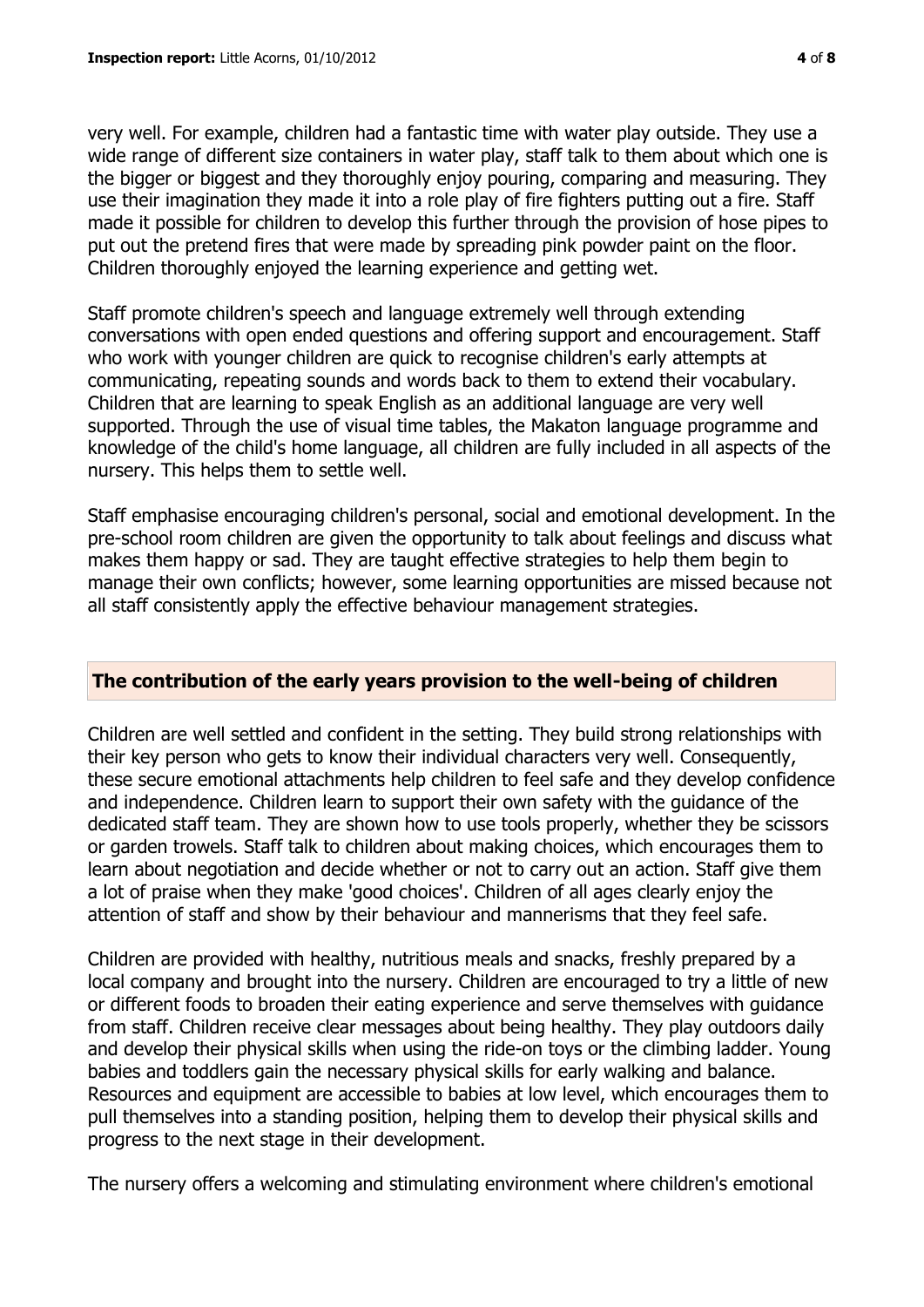well-being is nurtured by caring staff and their all round development is supported well.

## **The effectiveness of the leadership and management of the early years provision**

The management team and staff have a very clear understanding of the safeguarding and welfare requirements of the Early Years Foundation Stage. Thorough policies and procedures effectively support the good practice that helps to promote children's on-going safety and well-being. Robust procedures are in place for induction, supervision and appraisal of staff, which includes observation of activities. This monitors staff practice and identifies any gaps in skills or knowledge to ensure the provision of targeted training.

Arrangements for safeguarding children are good. Staff are very knowledgeable about child protection procedures and most staff hold current paediatric first aid certificates. The nursery is effectively secure, so that children can move about freely and without concern. Staff use an effective process of risk assessment to ensure that potential hazards are minimised in all areas.

The effectiveness of the nursery's engagement with parents and carers is very good. Staff establish friendly working relationships with them to share information. Parents receive information both verbally and for younger children from notes written on a daily diary sheet by the child's key person. Parents views are sought through questionnaires and parents spoken to on the day of the inspection were very complimentary, particularly in relation to how welcoming and approachable all the members of staff are.

Staff establish effective partnerships with other professionals and early year's settings involved with the children, as well as with the local children's centre and the school. This contributes to children's needs being met.

The staff and the management team regularly assess what they offer the children and their families and accurately identify areas for improvement. For example, they understand the importance of offering free access to indoor and outdoor play so children can choose where to play; therefore, they have developed an outside classroom for the children in the pre-school room to give them this opportunity and to meet the needs more consistently of those children that learn better outside.

#### **The Childcare Register**

| The requirements for the compulsory part of the Childcare Register are | Met |
|------------------------------------------------------------------------|-----|
| The requirements for the voluntary part of the Childcare Register are  | Met |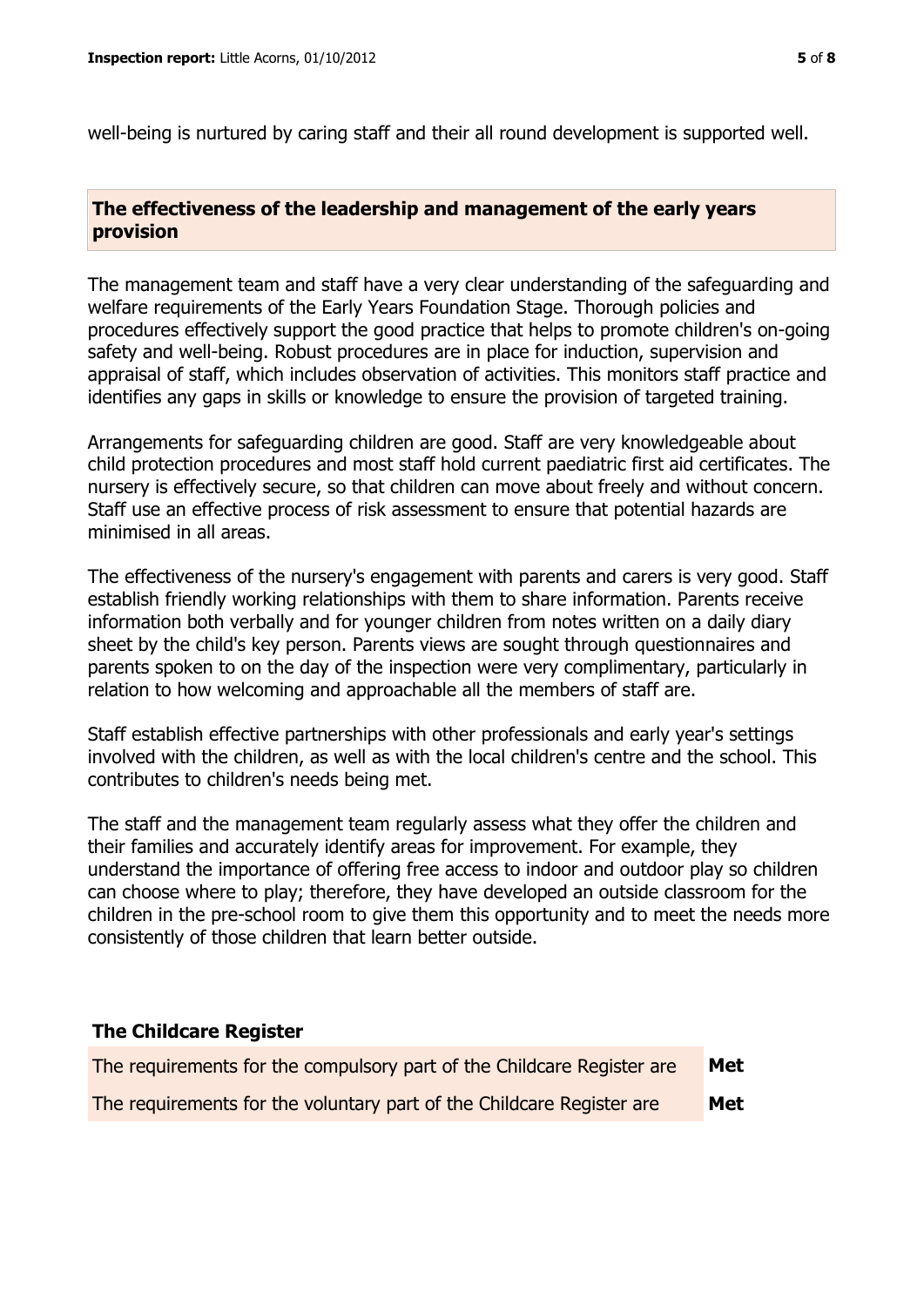#### **What inspection judgements mean**

| <b>Registered early years provision</b> |                  |                                                                                                                                                                                                                                                                                                                                                                             |  |  |
|-----------------------------------------|------------------|-----------------------------------------------------------------------------------------------------------------------------------------------------------------------------------------------------------------------------------------------------------------------------------------------------------------------------------------------------------------------------|--|--|
| Grade                                   | <b>Judgement</b> | <b>Description</b>                                                                                                                                                                                                                                                                                                                                                          |  |  |
| Grade 1                                 | Outstanding      | Outstanding provision is highly effective in meeting the needs<br>of all children exceptionally well. This ensures that children are<br>very well prepared for the next stage of their learning.                                                                                                                                                                            |  |  |
| Grade 2                                 | Good             | Good provision is effective in delivering provision that meets<br>the needs of all children well. This ensures children are ready<br>for the next stage of their learning.                                                                                                                                                                                                  |  |  |
| Grade 3                                 | Satisfactory     | Satisfactory provision is performing less well than expectations<br>in one or more of the key areas. It requires improvement in<br>order to be good.                                                                                                                                                                                                                        |  |  |
| Grade 4                                 | Inadequate       | Provision that is inadequate requires significant improvement<br>and/or enforcement. The provision is failing to give children an<br>acceptable standard of early years education and/or is not<br>meeting the safeguarding and welfare requirements of the<br>Early Years Foundation Stage. It will be inspected again within<br>12 months of the date of this inspection. |  |  |
| Met                                     |                  | The provision has no children on roll. The inspection judgement<br>is that the provider continues to meet the requirements for<br>registration.                                                                                                                                                                                                                             |  |  |
| Not Met                                 |                  | The provision has no children on roll. The inspection judgement<br>is that the provider does not meet the requirements for<br>registration.                                                                                                                                                                                                                                 |  |  |

## **Inspection**

This inspection was carried out by Ofsted under Sections 49 and 50 of the Childcare Act 2006 on the quality and standards of provision that is registered on the Early Years Register. The registered person must ensure that this provision complies with the statutory framework for children's learning, development and care, known as the Early Years Foundation Stage.

#### **Setting details**

| Unique reference number  | EY414936              |
|--------------------------|-----------------------|
| <b>Local authority</b>   | South Gloucestershire |
| <b>Inspection number</b> | 884468                |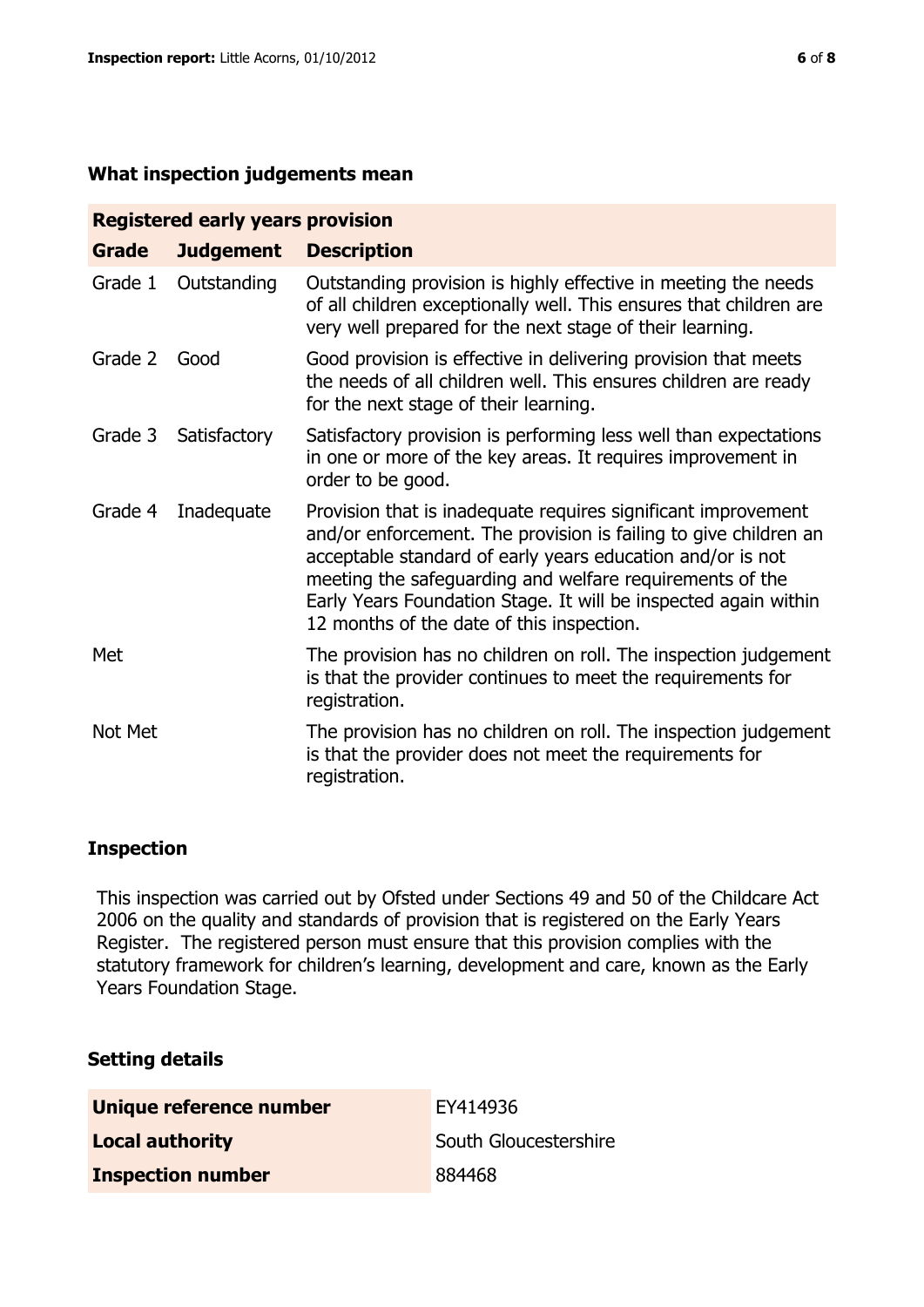| <b>Type of provision</b>      |                            |
|-------------------------------|----------------------------|
| <b>Registration category</b>  | Childcare - Non-Domestic   |
| Age range of children         | $0 - 8$                    |
| <b>Total number of places</b> | 60                         |
| Number of children on roll    | 115                        |
| <b>Name of provider</b>       | Little Acorns Ltd 05770486 |
| Date of previous inspection   | 27/01/2011                 |
| <b>Telephone number</b>       | 01454418766                |

Any complaints about the inspection or the report should be made following the procedures set out in the guidance 'raising concerns and making complaints about Ofsted', which is available from Ofsted's website: www.ofsted.gov.uk. If you would like Ofsted to send you a copy of the guidance, please telephone 0300 123 4234, or email enquiries@ofsted.gov.uk.

# **Type of provision**

For the purposes of this inspection the following definitions apply:

Full-time provision is that which operates for more than three hours. These are usually known as nurseries, nursery schools and pre-schools and must deliver the Early Years Foundation Stage. They are registered on the Early Years Register and pay the higher fee for registration.

Sessional provision operates for more than two hours but does not exceed three hours in any one day. These are usually known as pre-schools, kindergartens or nursery schools and must deliver the Early Years Foundation Stage. They are registered on the Early Years Register and pay the lower fee for registration.

Childminders care for one or more children where individual children attend for a period of more than two hours in any one day. They operate from domestic premises that are usually their own home. They are registered on the Early Years Register and must deliver the Early Years Foundation Stage.

Out of school provision may be sessional or full-time provision and is delivered before or after school and/or in the summer holidays. They are registered on the Early Years Register and must deliver the Early Years Foundation Stage. Where children receive their Early Years Foundation Stage in school these providers do not have to deliver the learning and development requirements in full but should complement the experiences children receive in school.